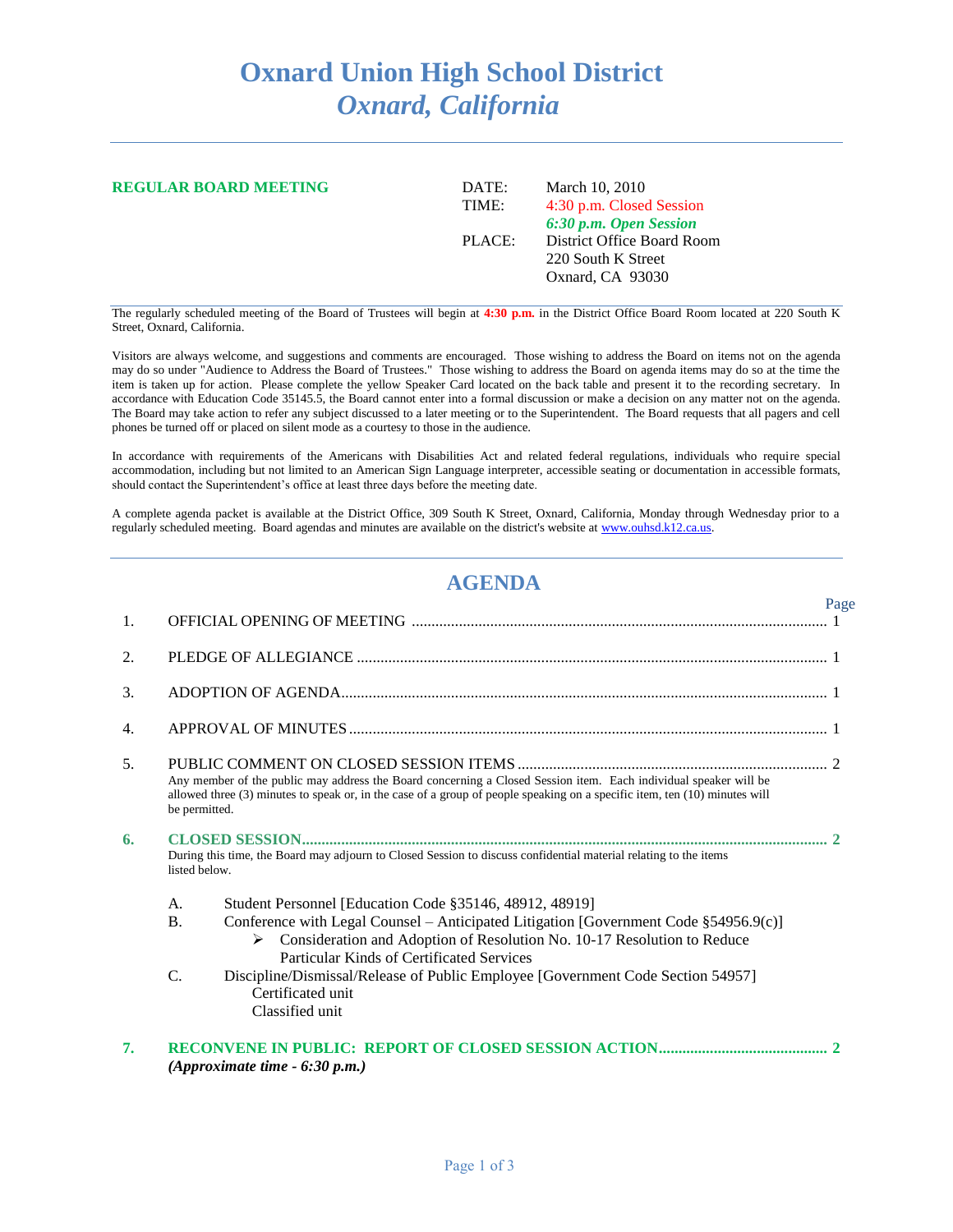Board Meeting Agenda March 10, 2010

|     |           |                                                                                                                                                                                                                                                                                                                                                                                                                                                                                                                                                                         | Page |
|-----|-----------|-------------------------------------------------------------------------------------------------------------------------------------------------------------------------------------------------------------------------------------------------------------------------------------------------------------------------------------------------------------------------------------------------------------------------------------------------------------------------------------------------------------------------------------------------------------------------|------|
| 8.  |           |                                                                                                                                                                                                                                                                                                                                                                                                                                                                                                                                                                         |      |
|     |           | Those persons wishing to address the Board may do so at this time by completing a yellow Speaker Card, located on<br>the back table, and presenting it to the recording secretary. Please address your comments to the Board President.<br>Individual presentations are limited to three (3) minutes each, or in the case of a group of people speaking on a<br>specific item, ten (10) minutes will be permitted. Please refer to the complete text of Oxnard Union High School<br>District Board Policy 910: Procedures for Communicating with the Board of Trustees. |      |
| 9.  |           |                                                                                                                                                                                                                                                                                                                                                                                                                                                                                                                                                                         |      |
|     | А.        | Board Update: Oxnard High School and Channel Islands Mock Trial Teams<br>Presented by: Dr. Bob Carter, Superintendent                                                                                                                                                                                                                                                                                                                                                                                                                                                   |      |
|     | <b>B.</b> | Board Presentation: Dropout Report<br>Presented by: Mrs. Rebecca Buettner, Director of Assessment & Accountability                                                                                                                                                                                                                                                                                                                                                                                                                                                      |      |
|     | C.        | Progress Report: Facilities Master Plan<br>Presented by: Mr. Randy Winton, Assistant Superintendent-Business Services and<br>Mr. Stephen McFarland, Director of Maintenance, Operations and Transportation                                                                                                                                                                                                                                                                                                                                                              |      |
|     | D.        | Regular Report:                                                                                                                                                                                                                                                                                                                                                                                                                                                                                                                                                         |      |
|     |           | Presented by: Student Representative to the Board of Trustees, Bryant Jones                                                                                                                                                                                                                                                                                                                                                                                                                                                                                             |      |
| 10. |           | <b>CONSENT CALENDAR</b>                                                                                                                                                                                                                                                                                                                                                                                                                                                                                                                                                 |      |
|     | А.        |                                                                                                                                                                                                                                                                                                                                                                                                                                                                                                                                                                         |      |
|     | <b>B.</b> | Consideration of Approval of Student Expulsion by Voluntary Agreement of the School<br>Principal, the Student, and the Students' Parent/Guardian, as per Board Policy 5144,                                                                                                                                                                                                                                                                                                                                                                                             |      |
|     | C.        | Consideration of Approval of Student Expulsion by Recommendation of the<br><b>Administrative Panel</b>                                                                                                                                                                                                                                                                                                                                                                                                                                                                  |      |
|     | D.        | Consideration of Approval of Non-Public School Placement for Student Case Number<br>Twenty, 09-10, According to the Recommendation of the Student's IEP Team and the                                                                                                                                                                                                                                                                                                                                                                                                    |      |
|     | Ε.        | Consideration of Approval Adoption of Resolution No. 10-14 Proclaiming April 2010 as                                                                                                                                                                                                                                                                                                                                                                                                                                                                                    |      |
|     | F.        | Consideration of Approval of Resolution No. 10-15 Proclaiming April 11-17, 2010 as                                                                                                                                                                                                                                                                                                                                                                                                                                                                                      |      |
|     | G.        | Consideration of Approval of Waiver of California High School Exit Exam (CAHSEE)                                                                                                                                                                                                                                                                                                                                                                                                                                                                                        |      |
|     | H.        | Consideration of Approval of Revision of Board Policy 6183: Home and Hospital                                                                                                                                                                                                                                                                                                                                                                                                                                                                                           |      |
|     | I.        | Consideration of Approval of Revision of Board Policy 6164.4: Student Identification                                                                                                                                                                                                                                                                                                                                                                                                                                                                                    |      |
|     | J.        | Consideration of Approval of Teacher Agreement between California State University,                                                                                                                                                                                                                                                                                                                                                                                                                                                                                     |      |
|     | K.        |                                                                                                                                                                                                                                                                                                                                                                                                                                                                                                                                                                         |      |
|     | L.        | Consideration of Approval of Oxnard Adult School Proposed 2010-2011 Calendar  4                                                                                                                                                                                                                                                                                                                                                                                                                                                                                         |      |
|     | M.        | Consideration of Approval of Notice of Completion on Bid #506-09/10 COPS Grant SOS                                                                                                                                                                                                                                                                                                                                                                                                                                                                                      |      |
|     | N.        | Consideration of Approval of Revision of Board Policy 3270: Sale and Disposal of                                                                                                                                                                                                                                                                                                                                                                                                                                                                                        |      |
|     | O.        | Consideration of Approval of Revision of Board Policy 3311: Bids, First Reading 5                                                                                                                                                                                                                                                                                                                                                                                                                                                                                       |      |
|     | Ρ.        |                                                                                                                                                                                                                                                                                                                                                                                                                                                                                                                                                                         |      |
|     | Q.        | Consideration of Approval of Notice of Completion of the Exterior Painting Project at                                                                                                                                                                                                                                                                                                                                                                                                                                                                                   |      |
|     | R.        | Consideration of Approval of Notice of Completion of the Stadium Walkway Project at                                                                                                                                                                                                                                                                                                                                                                                                                                                                                     |      |